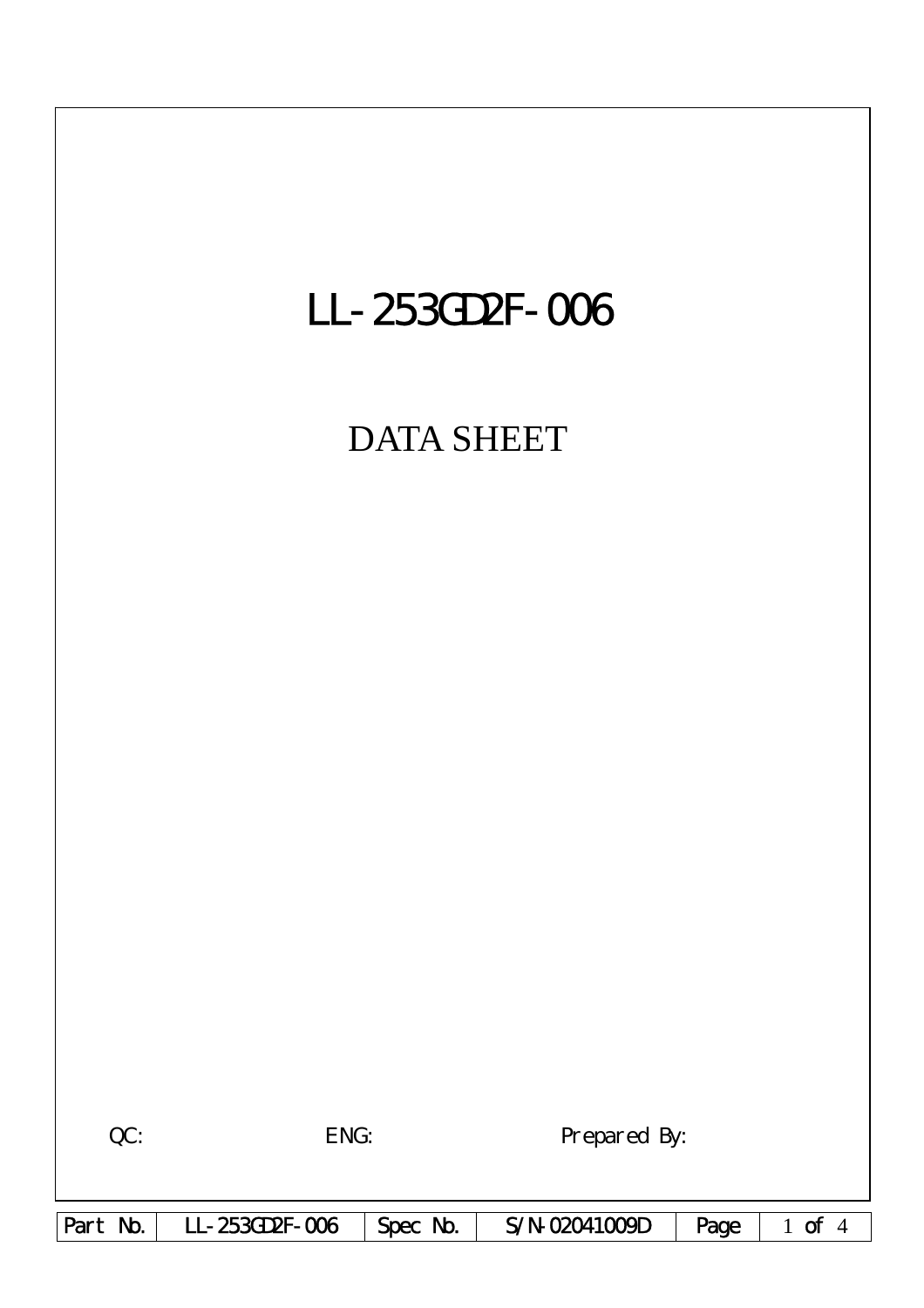## **Features**

- ♦ 2x5mm rectangular package
- ♦ Wide viewing angle
- ♦ General purpose leads
- ♦ Reliable and rugged

# **Package Dimension:**



| Part NO.       | Chip Material | Lens Color            | Source Color |  |
|----------------|---------------|-----------------------|--------------|--|
| LL-253GD2F-002 | GaP           | <b>Green Diffused</b> | Green        |  |

#### **Notes:**

- 1. All dimensions are in millimeters (inches).
- 2. Tolerance is  $\pm 0.25(.010")$  mm unless otherwise noted.
- 3. Protruded resin under flange is 1.0mm(.04") max
- 4. Lead spacing is measured where the leads emerge from the package.
- **5.** Specifications are subject to change without notice.
- **6.** This data-sheet only valid for six months.

|  | Part No.   LL-253GD2F-006   Spec No. |  | $\frac{1}{2}$ S/N-02041009D $\sqrt{2}$ Page $\sqrt{2}$ of 4 |  |  |
|--|--------------------------------------|--|-------------------------------------------------------------|--|--|
|--|--------------------------------------|--|-------------------------------------------------------------|--|--|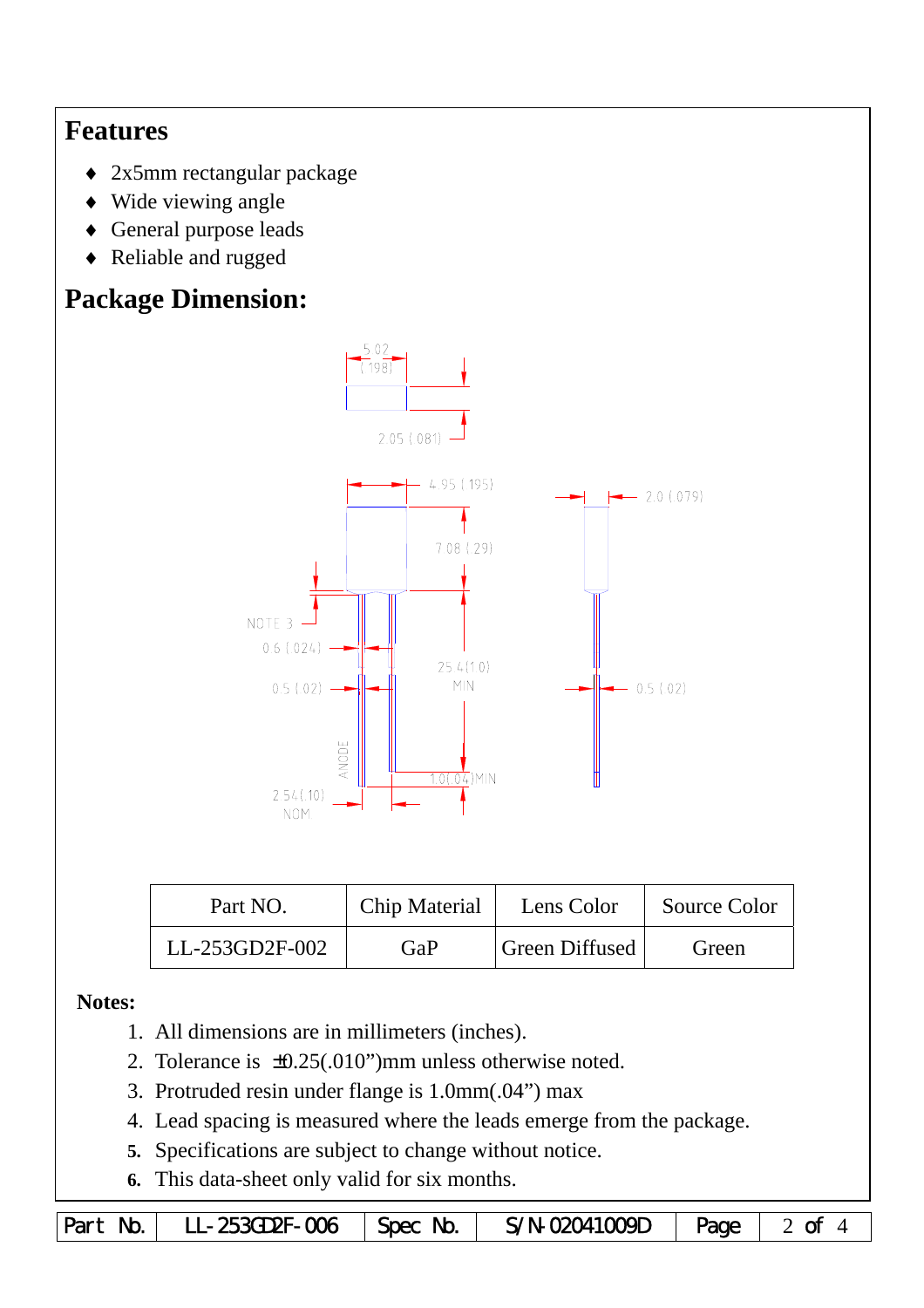| <b>Absolute Maximum Ratings at Ta=25</b> |  |
|------------------------------------------|--|
|                                          |  |

| Parameter                                                    | MAX.                  | Uni t      |
|--------------------------------------------------------------|-----------------------|------------|
| Pover Dissipation                                            | 100                   | mW         |
| Peak Forward Current<br>(1/10 Duty Cycle, 0.1ms Pulse Width) | 100                   | mA         |
| Continuous Forward Current                                   | 50                    | mA         |
| Derating Linear From 50                                      | Q.4                   | $m\lambda$ |
| Reverse Vol tage                                             | 5                     | V          |
| Operating Temperature Range                                  | to $+80$<br>- 40      |            |
| Storage Temperature Range                                    | $-40$ to $+80$        |            |
| Lead Sol dering Temperature<br>4nm(. 157") From Body         | for 5 Seconds<br>260. |            |

### **Electrical Optical Characteristics at Ta=25**℃

| Parameter                   | Symbol                | Mn. | Typ. | Max. | Uni t | Test Condition       |
|-----------------------------|-----------------------|-----|------|------|-------|----------------------|
| Luminous Intensity          | l v                   | 5   | 8    | 18   | mcd   | $I_F=20$ mA (Note 1) |
| Vi ewing Angl e             | $\overline{2}$<br>1/2 | 130 | 135  | 140  | Deg   | (Note 2)             |
| Peak Emission Wavelength    | p                     | 563 | 568  | 573  | nm    | $I_F = 20$ mA        |
| Dominant Wavelength         | $\mathbf d$           | 565 | 570  | 576  | nm    | $I = 20mA$ (Note 3)  |
| Line Half-Width<br>Spectral |                       | 24  | 29   | 34   | nm    | $I_F = 20$ mA        |
| Forward Voltage             | $V_F$                 | 1.7 | 2.2  | 26   | V     | $I_F = 20$ mA        |
| Reverse Current             | $\mathsf{R}$          |     |      | 100  | μA    | $V_R = 5V$           |

#### Note:

- 1.Luminous intensity is measured with a light sensor and filter combination that approximates the CIE eye-response curve.
- $2 1/2$  is the off-axis angle at which the luminous intensity is half the axial luminous i ntensity.
- 3.The dominant wavelength ( d) is derived from the CIE chromaticity diagram and represents the single wavelength which defines the color of the device.

Part No. | LL-253GD2F-006 | Spec No. | S/N-02041009D | Page | 3 of 4